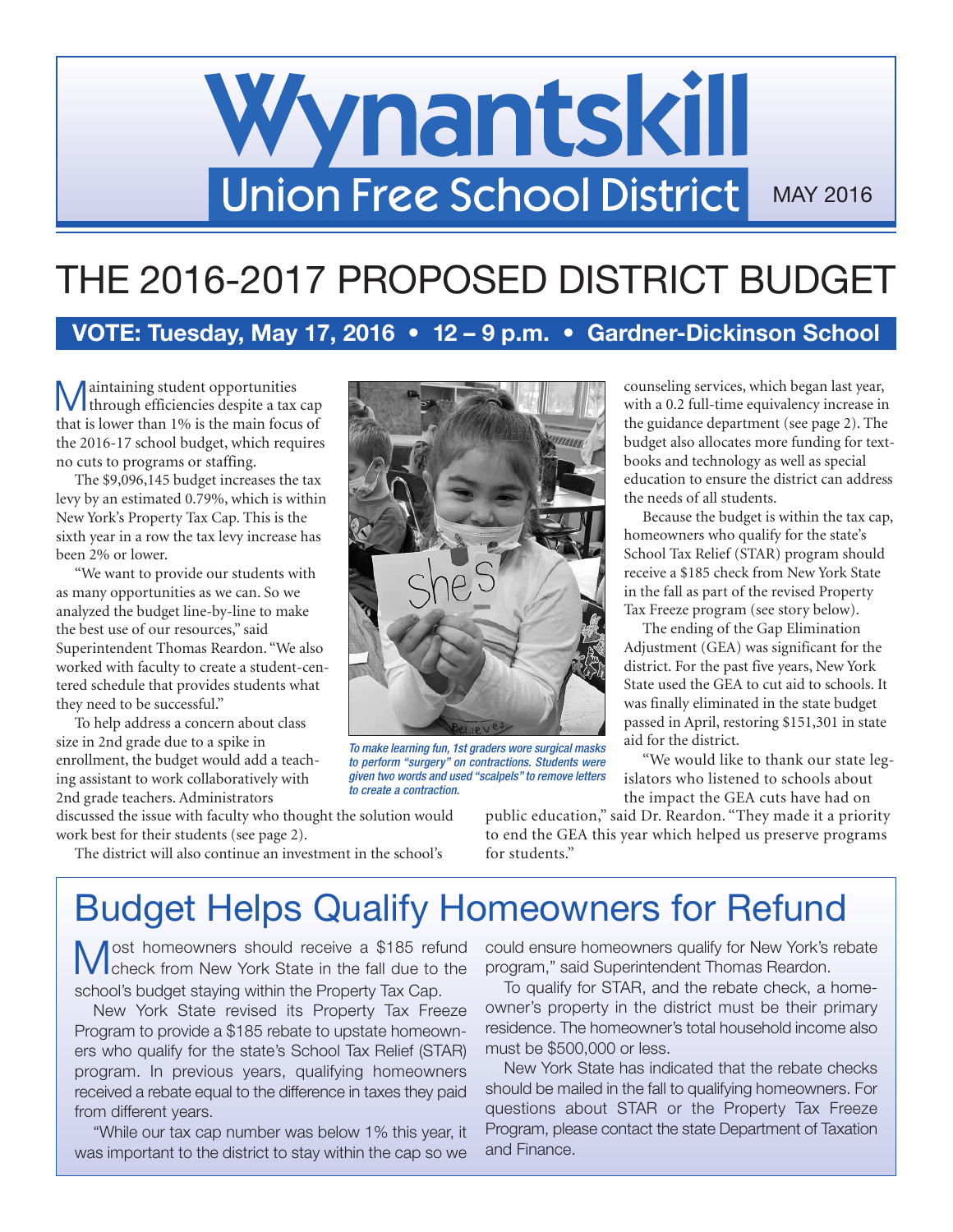# TA Support to Help Enrollment Increase

T<sup>o</sup> help 2nd grade teachers manage <sup>a</sup> spike in enrollment next year, the proposed budget would fund a teaching assistant dedicated to supporting their instruction.

"The decision to hire a teaching assistant to work strictly with 2nd grade was based on collaborative conversations with our teachers," said Superintendent Thomas Reardon. "We asked them what type of support they'll need and they felt a teaching assistant who could help them deliver instruction would be the best solution."

A teaching assistant would have the biggest impact in reading, said Principal Mary Yodis.

"Where I see a teaching assistant as a big help is providing small group instruction, particularly in reading," said Mrs. Yodis. "It would help our teachers break students up into small groups to enrich learning and provide individual support for guided reading. You could say the same thing about math."

Dr. Reardon noted the solution also makes sense financially and logistically. Hiring a third teacher for 2nd grade would cost more and require another classroom.

"Investing in a teaching assistant who is dedicated exclusively to second grade will truly affect student achievement and learning in a way that is fiscally responsible and sustainable," said Dr. Reardon.



*A second grader proudly reads something she wrote to a family member.*

Mrs. Yodis added the solution will work particularly well because of teachers Mrs. Carmody and Ms. Cronin.

"They work very well together. They plan their curriculum so they're working on the same lessons. They are extremely collaborative," said Mrs. Yodis.

# **Continuing Opportunities for Students**

Here are some examples of the education Gardner-Dickinson School students receive:

### **Kindergarten to Grade 5**

- Two sections for each grade
- Students study English Language Arts (ELA) two hours every day
- Students study math for an hour every day
- Students study social studies, on average, 30 minutes each day
- Students study science, on average, 30 minutes each day
- Students receive music, library research skills, physical education and art instruction throughout the school year

### **Grades 6 to 8**

- 6th graders study ELA, math, social studies and science every day
- 6th graders study health and physical education every other day
- 6th graders study art, music, library research skills, family and consumer science throughout the school year
- 6th graders begin learning foreign language by taking Spanish every other day
- 7th and 8th graders are taught core classes in ELA, math, science and social studies every day
- 7th and 8th graders continue their foreign language study by taking Spanish every day
- Art, music, technology, and physical education are taught to 7th graders every other day
- 6th, 7th and 8th graders have the option of taking band or chorus
- 8th graders have the option of taking the following accelerated classes: Algebra, Earth Science, Honors English and Studio Art
- Afterschool opportunities include Odyssey of the Mind, modified sports, Builder's Club, Homework Center and Drama Club

## **Increase Helps Guidance Work Collaboratively**

Building on an initiative started last year to increase guidance services, a 0.2 full-time equivalency increase in the school's Guidance Office will ensure students have two fulltime staff members to serve them next year.

Superintendent Thomas Reardon noted the increase will help ensure that no matter a student's need, the Guidance Office will be able to better address it, whether it's general counseling services or Individualized Education Program (IEP) related.

"This is an investment in our counseling services that helps both our school counselor and school psychologist to work collaboratively to help students of all needs," said Dr. Reardon.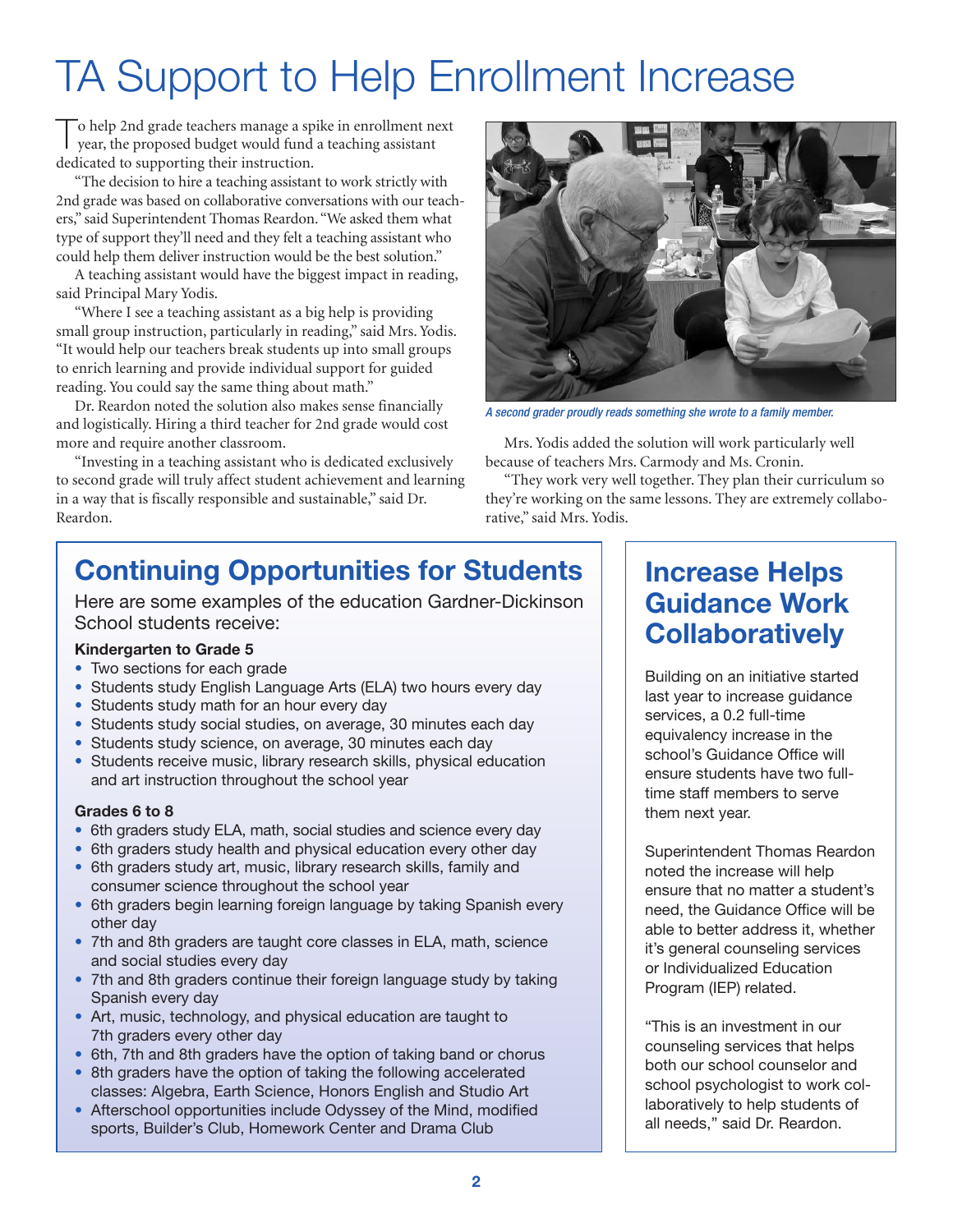## **BOARD OF EDUCATION CANDIDATES**

### **Two candidates are running for two open seats on the Board of Education. Both seats are three-year, non-paid terms.**

#### **CATHLEEN A. CASTLE**

I have resided in Wynantskill since 1977. My daughter and son both attended Gardner-Dickinson School. During that time, I was very active in the school community. I retired from the NYS Education Department in 2014, with the last 20 years of my career in the Office of Special Education. I am currently filling a one-year vacancy on the School Board. I have enjoyed being involved again in this school community and am interested in serving for a full term. I will work to ensure that all children have the tools and resources they need to love learning and grow regardless of their abilities. I will work with the administration to be innovative with programming while being fiscally responsible and responsive to the school community.

#### **ANDREW LANESEY**

My name is Andrew (Andy) Lanesey and I am running for re-election to the Board of Education. I have been a nearly lifelong resident myself, growing up in the halls of Gardner-Dickinson. I am a 15 plus years employee of New York State's Office of State Comptroller. My wife Joyce and I are proud that we are able to raise our children in such a great community. As a father of three beautiful children, Anthony, Angela, and Aubrey, I feel that it is especially important for our young minds to develop excellence in essential learning habits, critical thinking, leadership skills, and the means to be successful in life, starting from an early age. I feel that the small school setting that our great district provides is key to their success. It is with appreciation that I ask for your support in my bid for re-election to a seat on the Board of Education.

## **Veterans Tax Exemption Proposition**

\ /oters will help the Board of Education decide whether to consider approving a partial property tax exemption for veterans with a nonbinding proposition on the May 17 ballot.

New York State provides veterans with a partial property tax exemption for county, town and village taxes but the state allows school districts to decide whether to provide a similar exemption for school taxes.

To help the Board decide whether the community would support the exemption, which could cause other homeowners' tax bills to increase, a non-binding proposition was added to the ballot.





## **BUS PURCHASES PART OF LONG-TERM PLAN**

Aproposition on the May <sup>17</sup> ballot would allow the district to purchase one 66 passenger and one 28-passenger bus as part of the district's long-term bus replacement plan.

The total cost would not exceed \$164,000. The district pays approximately one-third of the total cost because New York State reimburses the district for 65% of bus purchases. The local cost for both buses would be \$57,400.

The district purchase school buses as part of its long-term bus replacement plan to keep the district's fleet in safe, working order. New buses replace old buses based on the vehicle's mileage, age, repair history and condition.

As buses age they become more costly to maintain and less efficient to run. Older buses can average only six miles per gallon while new buses should average closer to 10 miles per gallon. That difference can add up to considerable savings given the number of miles our school buses travel each year.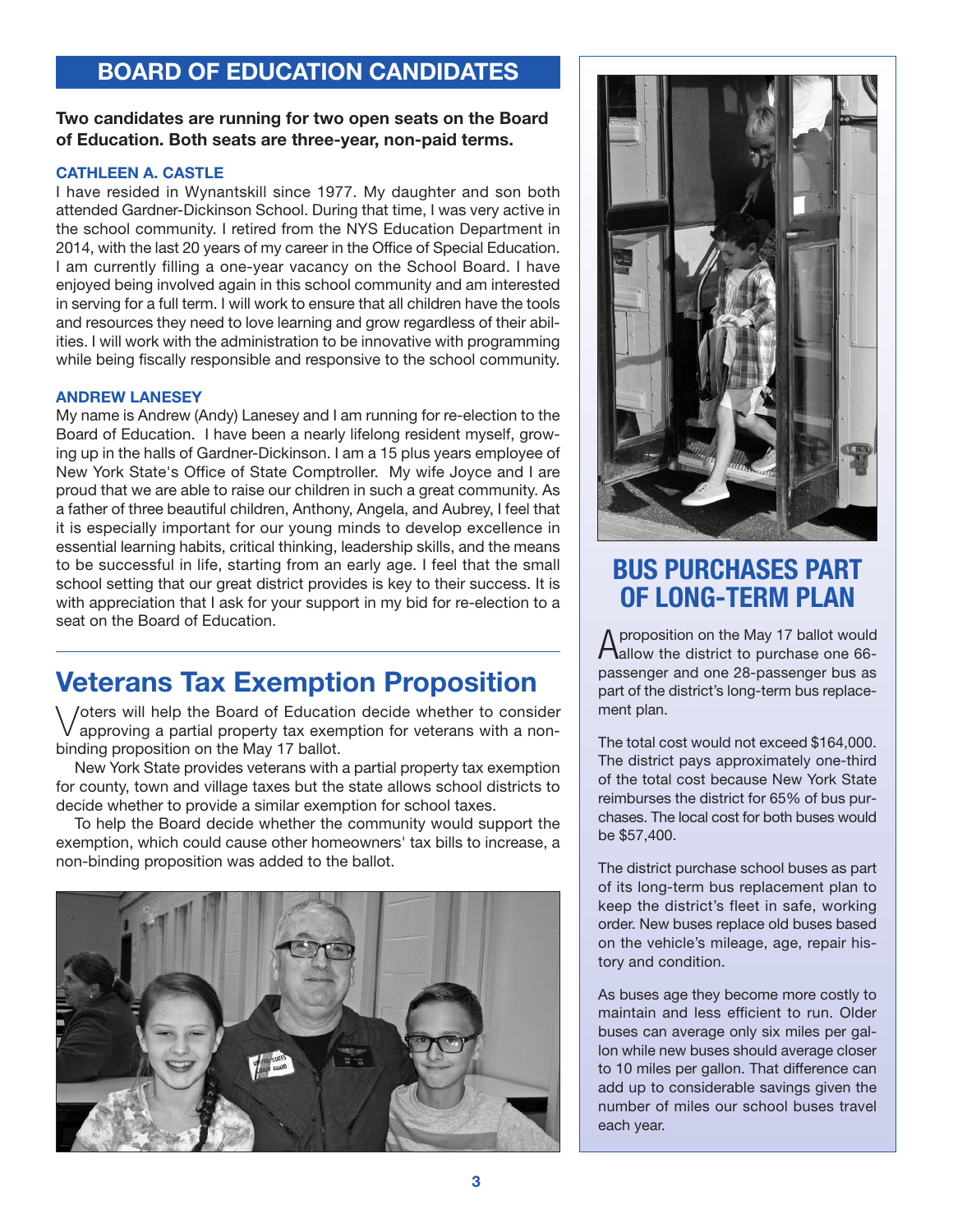## **BUDGET COMPARISON**

|                                                                                                                                                                                                                                                                                            | 2015-2016   | 2016-2017   | <b>Change</b> | % of Budget |
|--------------------------------------------------------------------------------------------------------------------------------------------------------------------------------------------------------------------------------------------------------------------------------------------|-------------|-------------|---------------|-------------|
| <b>PROGRAM</b>                                                                                                                                                                                                                                                                             | \$6,739,615 | \$6,994,367 | \$254,752     | 76.9%       |
| Teaching & Instruction, Instructional Media, Computer Services, Guidance/Health Services, Co-Curricular/Athletics,<br>Special Education, Student Transportation, Bus Repairs/Maintenance                                                                                                   |             |             |               |             |
| <b>ADMINISTRATIVE</b>                                                                                                                                                                                                                                                                      | \$983,341   | \$969,152   | $-$14,189$    | 10.7%       |
| Board of Education: Clerk, Legal, Census, Treasurer, Tax Collection<br>Superintendent: Business Administration, Purchasing, Payroll, Insurance, BOCES Administration<br>Principal: Supervision, Staff Development & Training, Curriculum<br>Auditing Services: External, Internal & Claims |             |             |               |             |
| <b>CAPITAL</b>                                                                                                                                                                                                                                                                             | \$1,140,340 | \$1,132,626 | $-$7,714$     | 12.4%       |
| Operation of Plant, Maintenance of Plant, Construction Principal/Interest, Purchase of Buses                                                                                                                                                                                               |             |             |               |             |
| <b>BUDGET TOTAL</b>                                                                                                                                                                                                                                                                        | \$8,863,296 | \$9,096,145 | \$232,849     | 100%        |

## **REVENUE ESTIMATES**

|                                   | 2015-2016   | 2016-2017   | <b>Change</b> | % of Revenues |
|-----------------------------------|-------------|-------------|---------------|---------------|
| <b>Property Taxes</b>             | \$5,029,833 | \$5,069,721 | \$39,888      | 55.7%         |
| State Aid                         | 2,873,349   | 3,006,494   | 133,145       | 33.1%         |
| <b>Services District Provides</b> | 723,750     | 802,930     | 79,180        | 8.8%          |
| <b>Other Revenues</b>             | 80,364      | 61,000      | -19,364       | 0.7%          |
| <b>Appropriated Fund Balance</b>  | 156.000     | 156,000     | 0             | 1.7%          |
| <b>TOTAL REVENUES</b>             | \$8,863,296 | \$9,096,145 | \$232,849     | 100.0%        |



## **REVENUES:**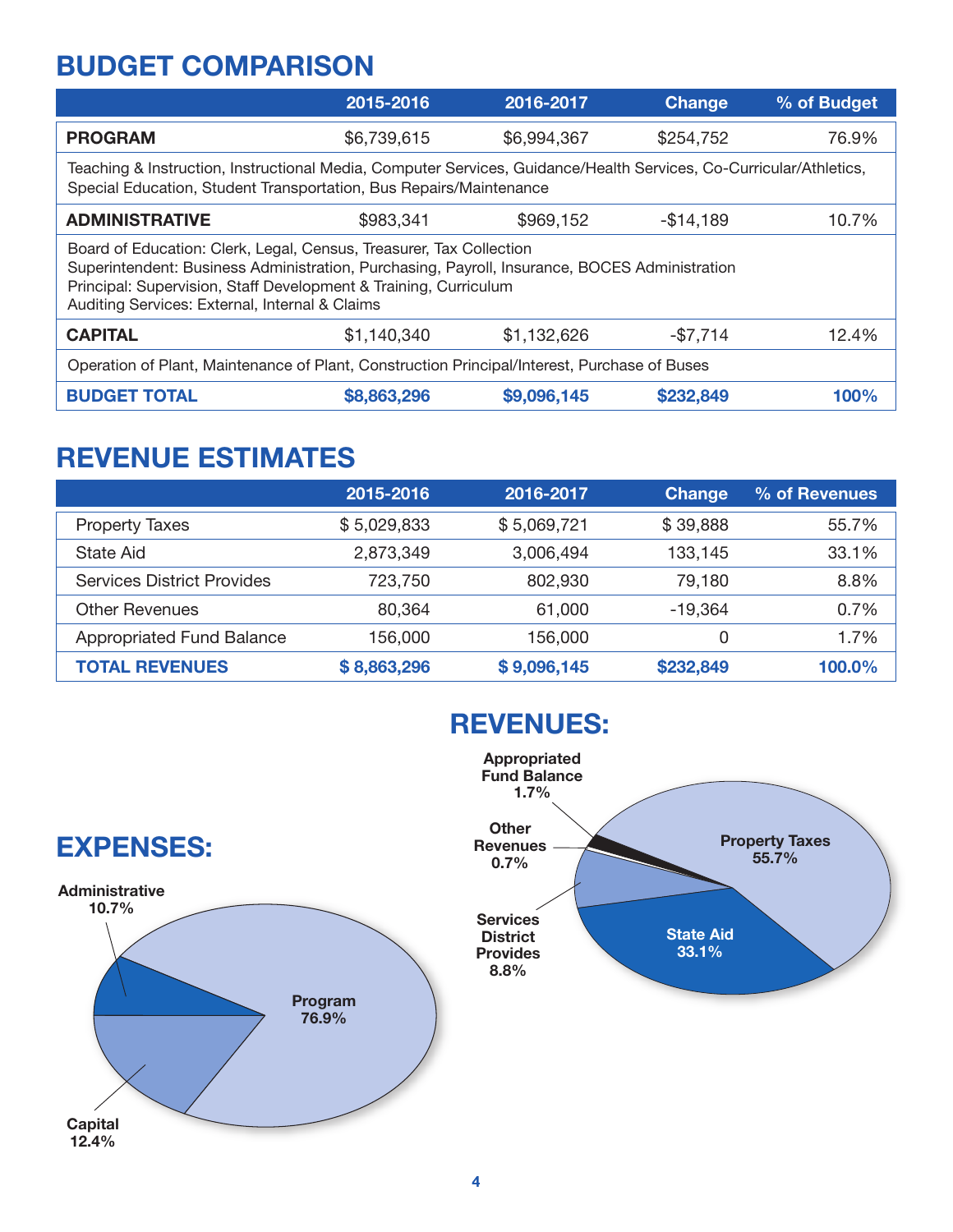# **Wynantskill Union Free School District Budget Notice**

| <b>Overall Budget Proposal</b>                                                                                                  | <b>Budget Adopted</b><br>for the 2015-16<br><b>School Year</b> | <b>Budget Proposed for</b><br>the 2016-17 School<br>Year | <b>Contingency Budget</b><br>for the 2016-17<br>School Year* |
|---------------------------------------------------------------------------------------------------------------------------------|----------------------------------------------------------------|----------------------------------------------------------|--------------------------------------------------------------|
| <b>Total Budgeted Amount, Not Including Separate Propositions</b>                                                               | \$8,863,296                                                    | \$9,096,145                                              | \$9,056,257                                                  |
| Increase/Decrease for the 2016-17 School Year                                                                                   |                                                                | \$232,849                                                | \$192,961                                                    |
| Percentage Increase/Decrease in Proposed Budget                                                                                 |                                                                | 2.60%                                                    | 2.17%                                                        |
| <b>Change in the Consumer Price Index</b>                                                                                       |                                                                | 0.12%                                                    |                                                              |
| A. Proposed Tax Levy to Support the Total Budgeted Amount, Net of<br><b>Reserve</b>                                             | \$5,029,833                                                    | \$5,069,721                                              |                                                              |
| B. Levy to Support Library Debt, if Applicable                                                                                  |                                                                |                                                          |                                                              |
| C. Levy for Non-Excludable Propositions, if Applicable **                                                                       |                                                                |                                                          |                                                              |
| D. Total Tax Cap Reserve Amount Used to Reduce Current Year Levy                                                                |                                                                |                                                          |                                                              |
| E. Total Proposed School Year Tax Levy (A + B + C - D)                                                                          | \$5,029,833                                                    | \$5,069,721                                              | \$5,029,833                                                  |
| <b>F. Total Permissible Exclusions</b>                                                                                          | \$0                                                            | \$0                                                      |                                                              |
| G. School Tax Levy Limit, Excluding Levy for Permissible Exclusions                                                             | \$5,097,538                                                    | \$5,103,574                                              |                                                              |
| H. Total Proposed School Year Tax Levy, Excluding Levy to Support<br>Library Debt and/or Permissible Exclusions (E - B - F + D) | \$5,029,833                                                    | \$5,069,721                                              |                                                              |
| I. Difference: G - H (Negative Value Requires 60.0% Voter Approval -<br>See Note Below Regarding Separate Propositions) **      | \$67,705                                                       | \$33,853                                                 |                                                              |
| <b>Administrative Component</b>                                                                                                 | \$983,341                                                      | \$969,152                                                | \$958,152                                                    |
| <b>Program Component</b>                                                                                                        | \$6,739,615                                                    | \$6,994,367                                              | \$6,974,726                                                  |
| <b>Capital Component</b>                                                                                                        | \$1,140,340                                                    | \$1,132,626                                              | \$1,123,379                                                  |

To reach contingency budget amount, the District would reduce or eliminate equipment purchases, technology and supply increases, non-union salary increases, and certain other contractual services.

| ** List Separate Propositions that are not included in                                                                                                                                       | <b>Description</b> | Amount |
|----------------------------------------------------------------------------------------------------------------------------------------------------------------------------------------------|--------------------|--------|
| the Total Budgeted Amount: (Tax Levy associated<br>with educational or transportation services<br>propositions are not eligible for exclusion and may<br>affect voter approval requirements) |                    |        |
|                                                                                                                                                                                              |                    |        |
|                                                                                                                                                                                              |                    |        |
|                                                                                                                                                                                              |                    |        |
|                                                                                                                                                                                              |                    |        |

| NOTE: Please submit an electronic version (Word or PDF) of this completed form to: | <b>Under the Budget Proposed</b> |
|------------------------------------------------------------------------------------|----------------------------------|
| emscmgts@nysed.gov                                                                 | for the 2016-17 School Year      |
| <b>Estimated Basic STAR Exemption Savings<sup>1</sup></b>                          | \$643                            |

The annual budget vote for the fiscal year 2016-2017 by the qualified voters of the Wynantskill Union Free school district, Rensselaer County, New York, will be held at Gardner-Dickinson school in said district on Tuesday, May 17, 2016 between the hours of Noon and 9:00pm, prevailing time in the Gardner-Dickinson school, at which time the polls will be opened to vote by voting ballot or machine.

 $^4$  The basic school tax relief (STAR) exemption is authorized by section 425 of the Real Property Tax Law.